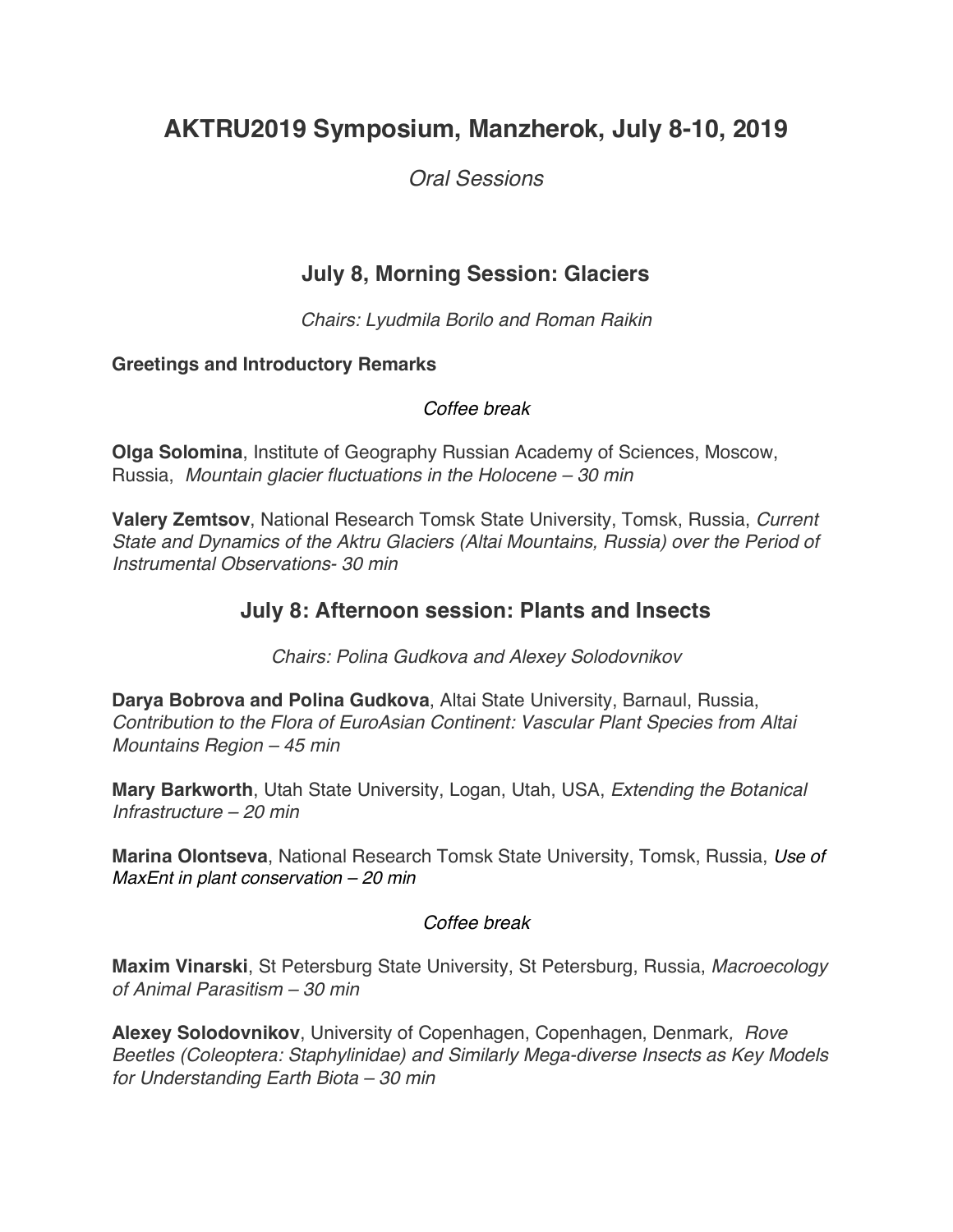## **July 9, Morning Session: Water and Soil**

*Chairs: Olga Solomina and Valery Zemtsov*

**Hiroshi Matsuyama**, Tokyo Metropolitan University, Tokyo, Japan, *The Application of Soil Water Index to Landslide Prediction in Snowy Regions: Sensitivity Analysis in Japan and Preliminary Results at Tomsk, Russia -20 min*

**Yulia Kharanzhevskaya**, SibRIAP-branch of SFSCA RAS, TSU, Tomsk, Russian Federation, *Hydrology and water chemistry of north-eastern drained part of Great Vasyugan Mire (Western Siberia) – 20 min*

**Sergei Kopysov**, Research Tomsk State University, Tomsk, Russian Federation, *Accounting of water flow on watercourses in different landscape zones of Western Siberia - 20 min*

**Nina Kocheeva**, Gorno-Altaysk State University, Gorno-Altaysk, Russia, *The content of sulfate ion in the groundwater in the basin of Mayma river (Northern Altai) – 20 min*

*Coffee break*

**Poster Session and Networking**

# **July 9: Afternoon Session: Global and Regional Sustainability**

*Chairs: Stephen Goodnick and Maxim Vinarski*

**Charalampos Skoulikaris**, Aristotle University of Thessaloniki, Thessaloniki, Greece, Energy, Water*, Food and Environment Nexus: An Integrated Water Resources Management Approach under Climate Change – 20 min*

**Ioanna Louvrou**, National and Kapodistrian University of Athens, Athens, Greece, *Teaching Challenges in Inland Water Biology – 20 min*

**Bella Krasnoyarova**, IWEP SB RAS, Barnaul, Russian Federation, *Formal Institutional Challenges in the Transboundary Water Management – 20 min*

*Coffee break*

**Poster Session and Reception**